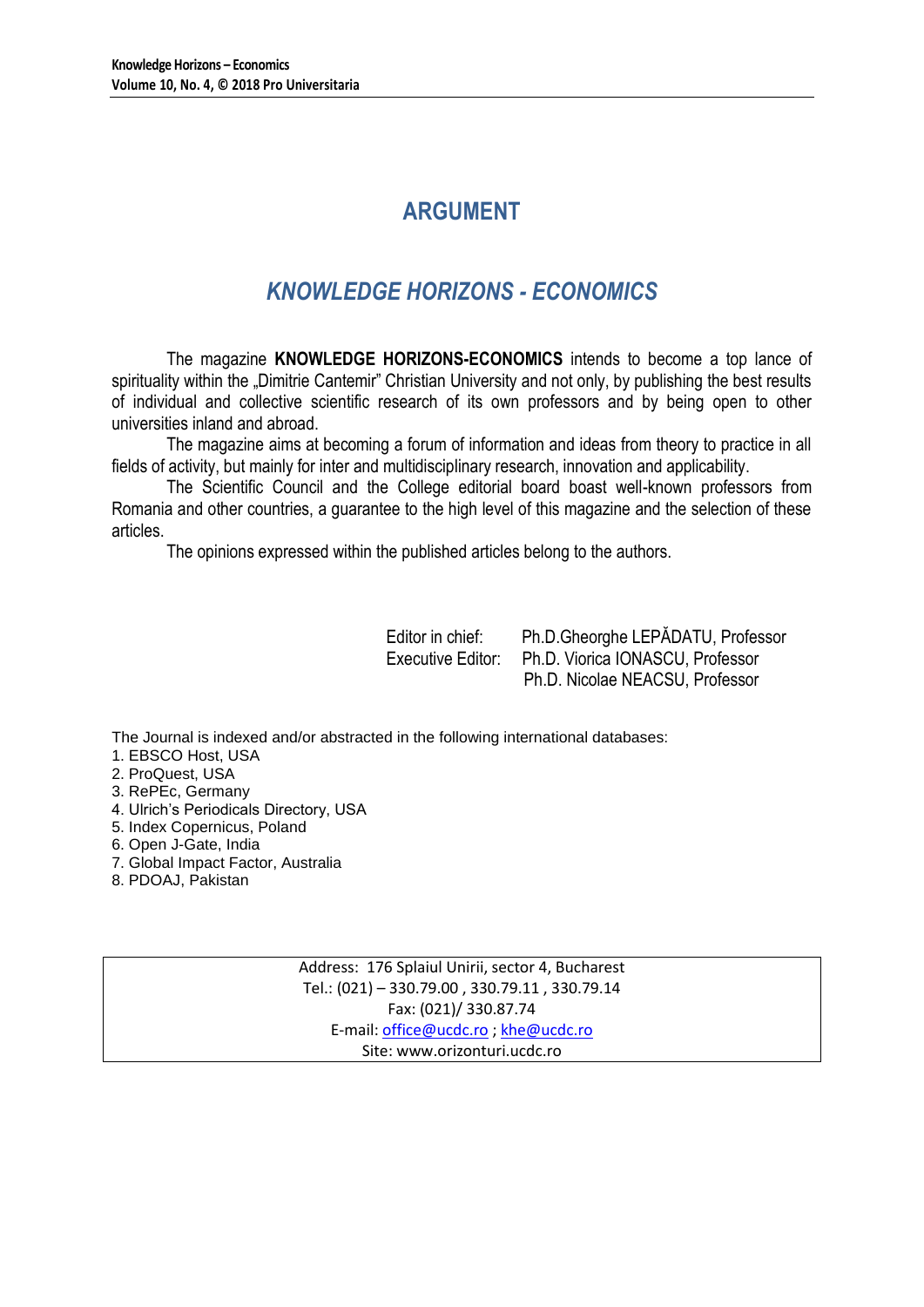# **"DIMITRIE CANTEMIR" CHRISTIAN UNIVERSITY ROMANIA**

# *"KNOWLEDGE HORIZONS – ECONOMICS"*

**Papers presented with the occasion of the following conferences:**

Annual Scientific National Conference on

### **"THE FISCAL POLICY OF ROMANIA AND ITS IMPACT ON THE DEVELOPMENT OF THE ROMANIAN SOCIETY"**

5 th Edition, of the Institute of Multidisciplinary Scientific Research, February 2018, organized by the "Dimitrie Cantemir" Christian University

 $\bullet$ 

Annual Scientific National Conference on

### **"CONJUNCTURE AND NEW TRENDS IN THE ECONOMIC DEVELOPMENT"**

7 th Edition, of the Institute of Multidisciplinary Scientific Research, March 2018, organized by the "Dimitrie Cantemir" Christian University

 Annual Scientific National Conference with International Participation on **"TOURISM – THE CHANCE OF OUR NATIONAL ECONOMY"**

4<sup>rd</sup> Edition, of the Institute of Multidisciplinary Scientific Research, April 2018, organized by the "Dimitrie Cantemir" Christian University

> **Editor in chief:** Ph.D. Gheorghe LEPĂDATU, Professor

**Executive Editor:** Ph.D. Viorica Ionaşcu, Professor Ph.D. Nicolae NEACŞU, Professor

**Editorial Secretary:** Ph.D.Carmen Judith GRIGORESCU, Senior Lecturer Ph.D. Daniela PENU, Senior Lecturer Ph.D. Alina SOLOMON, Lecturer

> **DTP & WEB Assistant Editor:** Dana ALEXIU

> > **P-ISSN: 2069-0932 E-ISSN: 2066-1061**

### **Volume 10 (2018), No. 4 / 2018**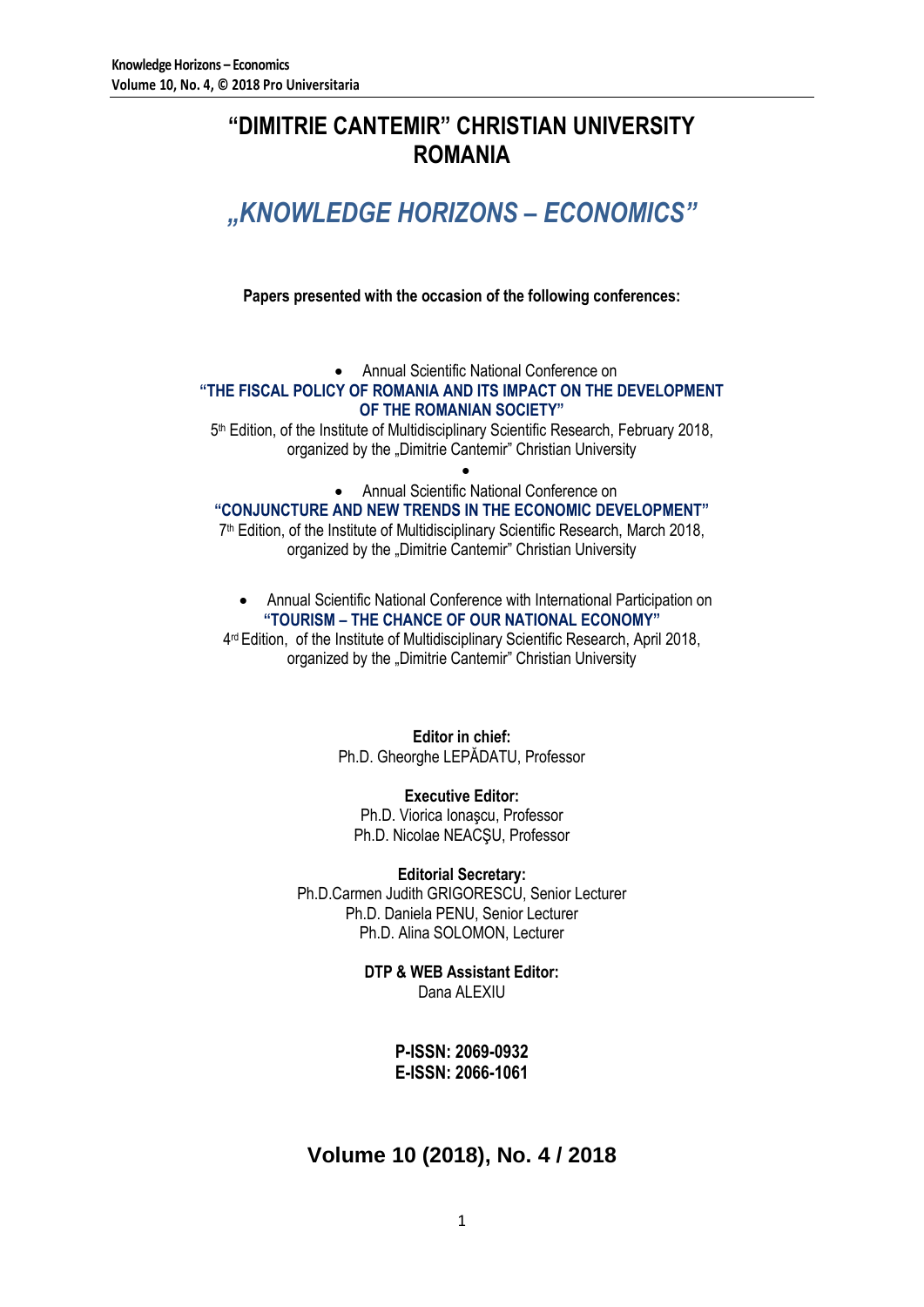## **"DIMITRIE CANTEMIR" CHRISTIAN UNIVERSITY ROMANIA** *"KNOWLEDGE HORIZONS – ECONOMICS"*

### **PRESIDENTS**

Ph.D. **Momcilo Luburici, Professor – President of "Dimitrie Cantemir" Christian University, Founder Ph.D. Corina Adriana Dumitrescu.** Professor – President of "Dimitrie Cantemir" Christian University Senate. F Professor – President of "Dimitrie Cantemir" Christian University Senate, Founder Ph.D. **Cristiana Cristureanu,** Professor – Rector of "Dimitrie Cantemir" Christian University

### **EDITORIAL BOARD**

Academician Ioan Lucian Albu, Romanian Academy Academician Gheorghe Zaman, Romanian Academy Academician Grigore Belostecinic Academy of Science, Republic of Moldova Ph.D.Cristiana Cristureanu, Professor, ''Dimitrie Cantemir'' Christian University, Romania Ph.D. Georgeta Ilie, Professor, ''Dimitrie Cantemir'' Christian University, Romania Ph.D. Gheorghe Lepadatu, Professor, "Dimitrie Cantemir" Christian University, Romania Ph.D. Viorica Ionaşcu, Professor ''Dimitrie Cantemir'' Christian University, Romania Ph.D. Nicolae Neacsu, Professor ''Dimitrie Cantemir'' Christian University, Romania Ph.D.Florence Benoit Rohmer, Professor, Universite Robert Schuman, Strasbourg Ph.D. Vasilis Takoudis., Professor, Labour Institute GSEE-ADEDY, Greece Ph.D. Daviva Jureviciene, Professor, Mycolas Romeris University, Vilnius, Lithuania Ph.D. Stefano Azzali, Professor, Universita Studes of Panama, Italy Ph.D. Yuriy Lopatynskyy, Professor, Yuriy Fedkovych Chenivtsi National University, Ukraine Ph.D. Victor Munteanu, Professor, ''Dimitrie Cantemir'' Christian University, Romania Ph.D. Marinella Turdean, Professor ''Dimitrie Cantemir'' Christian University, Romania Ph.D. Alexandru Tugui, Professor, ''Alexandru Ioan Cuza'' University Iaşi, Romania Ph.D. Valentina Zaharia, Professor, ''Dimitrie Cantemir'' Christian University, Romania Ph.D. Graţiela Ghic, Senior Lecturer, ''Dimitrie Cantemir'' Christian University, Romania Ph.D. Eugen Nicolaescu, Professor, ''Dimitrie Cantemir'' Christian University, Romania Ph.D. Cristina Balaceanu, Professor, ''Dimitrie Cantemir'' Christian University, Romania Ph.D. Luminita Dragne, Professor, ''Dimitrie Cantemir'' Christian University, Romania Ph.D. Sorinel Capusneanu, Senior Lecturer, ''Dimitrie Cantemir'' Christian University, Romania Ph.D. Dragos Radulescu, Professor, ''Dimitrie Cantemir'' Christian University, Romania Ph.D. Emilia Pascu, Senior Lecturer, ''Dimitrie Cantemir'' Christian University, Romania Ph.D. Vadim Dumitrascu, Senior Lecturer, ''Dimitrie Cantemir'' Christian University, Romania Ph.D. Rodica Tirlea, Senior Lecturer, ''Dimitrie Cantemir'' Christian University, Romania Dr. Ec. Sorin Adrian Robu – InfoFisc Bucharest

Ph.D. Liliana Constantinescu, Senior Lecturer, ''Dimitrie Cantemir'' Christian University, Romania Ph.D. Andreea Băltăreţu, Senior Lecturer, ''Dimitrie Cantemir'' Christian University, Romania Ph.D. Gheorghe H. Popescu, Professor, ''Dimitrie Cantemir'' Christian University, Romania Ph.D. Ionel Bostan, Professor, ''Stefan cel Mare'' University of Suceava, Romania Ph.D. Constanta Chitiba, Professor, ''Dimitrie Cantemir'' Christian University, Romania Ph.D. Radu Danciu, Senior Lecturer, ''Dimitrie Cantemir'' Christian University, Romania Ph.D. Gabriel I. Năstase, Senior Lecturer, Academy Scientists, Romania Ph.D.Roxana Ionescu, Senior Lecturer, ''Dimitrie Cantemir'' Christian University, Romania Ph.D.Adina Musetescu, Senior Lecturer, ''Dimitrie Cantemir'' Christian University, Romania Ph.D. Mihaela Muresan, Professor ''Dimitrie Cantemir'' Christian University, Romania Ph.D. Daniel Stefan, Senior Lecturer, ''Dimitrie Cantemir'' Christian University, Romania Ph.D. Doina Maria Tilea, Senior Lecturer, ''Dimitrie Cantemir'' Christian University, Romania Ph.D. Anca Cristea, Senior Lecturer, ''Dimitrie Cantemir'' Christian University, Romania Ph.D. Agata Mihaela Popescu, Senior Lecturer, ''Dimitrie Cantemir'' Christian University, Romania Ph.D. Ancuta Gianina Opre, Senior Lecturer, ''Dimitrie Cantemir'' Christian University, Romania Ph.D. Tatiana Dosescu, Lecturer, ''Dimitrie Cantemir'' Christian University, Romania Ph.D. Luminita Jalba, Senior Lecturer, ''Dimitrie Cantemir'' Christian University, Romania Ph.D. Roxana Dumitrascu, Senior Lecturer, ''Dimitrie Cantemir'' Christian University, Romania Ph.D. Cezar Militaru, Senior Lecturer., ''Dimitrie Cantemir'' Christian University, Romania Ph.D. Bogdanel Dragut, Senior Lecturer, ''Dimitrie Cantemir'' Christian University, Romania Ph.D. Camelia Pavel, Senior Lecturer, ''Dimitrie Cantemir'' Christian University, Romania Ph.D. Narcisa Isaila, Senior Lecturer, ''Dimitrie Cantemir'' Christian University, Romania Ph.D. Adina Pavel, Lecturer, ''Dimitrie Cantemir'' Christian University, Romania Ph.D. Adriana Zanfir, Lecturer, ''Dimitrie Cantemir'' Christian University, Romania Ph.D. Mirela Niculae, Assistent, ''Dimitrie Cantemir'' Christian University, Romania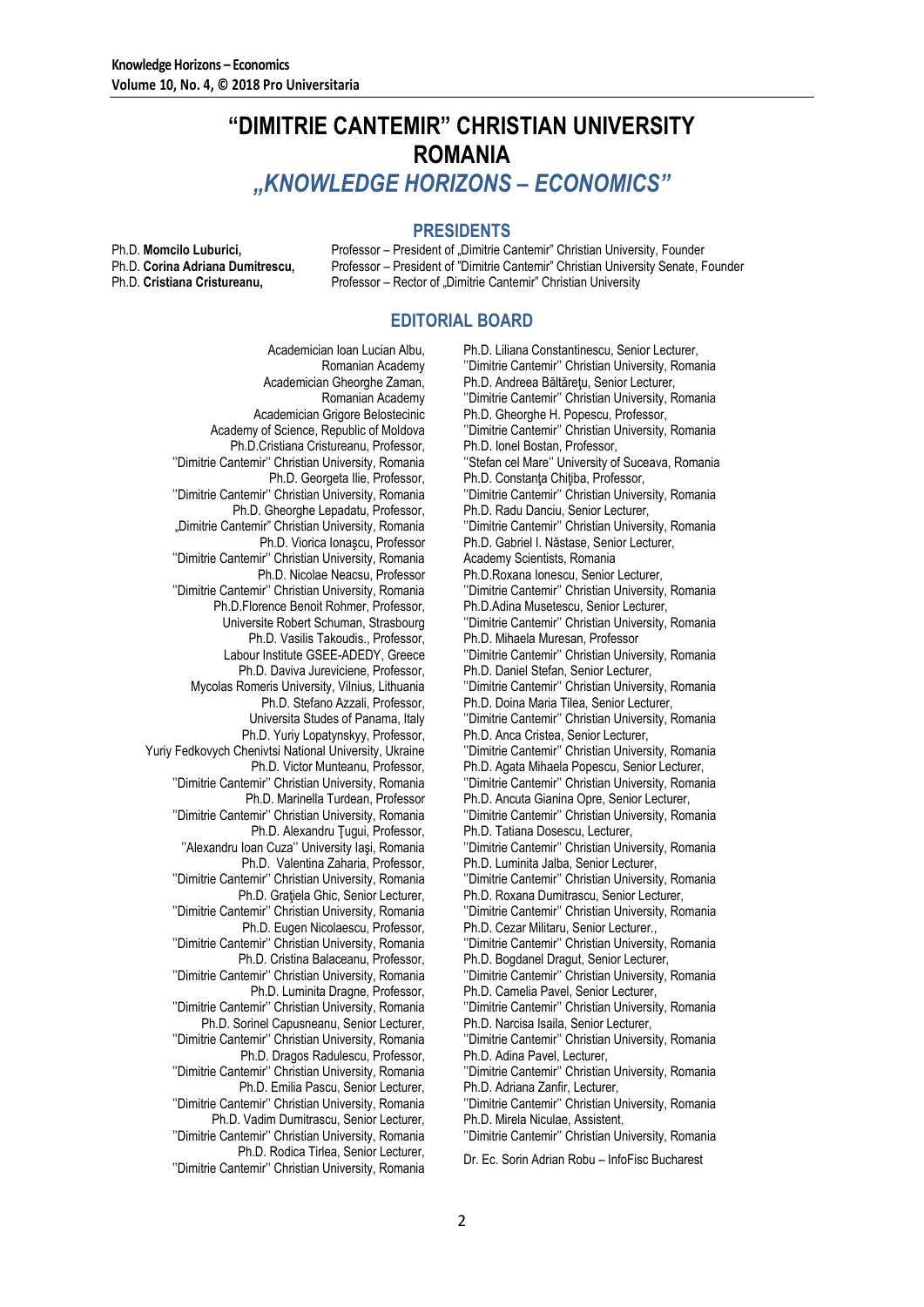# **"DIMITRIE CANTEMIR" CHRISTIAN UNIVERSITY ROMANIA** *"KNOWLEDGE HORIZONS – ECONOMICS"*

### **SCIENTIFIC BOARD**

Ph.D. **Momcilo Luburici,** Professor – President of "Dimitrie Cantemir" Christian University, Founder Ph.D. **Corina Adriana Dumitrescu,** Professor – President of "Dimitrie Cantemir" Christian University Senate, Founder Ph.D. **Cristiana Cristureanu,** Professor – Rector of "Dimitrie Cantemir" Christian University

Academician Grigore Belostecinic Academy of Science, Republic of Moldova Ph.D.Cristiana Cristureanu, Professor, ''Dimitrie Cantemir'' Christian University, Romania Ph.D. Georgeta Ilie, Professor, ''Dimitrie Cantemir'' Christian University, Romania Ph.D. Gheorghe Lepadatu, Professor, "Dimitrie Cantemir" Christian University, Romania Ph.D. Viorica Ionaşcu, Professor ''Dimitrie Cantemir'' Christian University, Romania Ph.D. Nicolae Neacsu, Professor ''Dimitrie Cantemir'' Christian University, Romania Ph.D. Victor Munteanu, Professor, ''Dimitrie Cantemir'' Christian University, Romania Ph.D., Marinella Turdean, Professor ''Dimitrie Cantemir'' Christian University, Romania Ph.D. Alexandru Ţugui, Professor, ''Alexandru Ioan Cuza'' University Iaşi, Romania Ph.D. Eugen Nicolaescu, Professor, ''Dimitrie Cantemir'' Christian University, Romania Ph.D. Cristina Balaceanu, Professor, ''Dimitrie Cantemir'' Christian University, Romania Ph.D. Rodica Tirlea, Senior Lecturer, ''Dimitrie Cantemir'' Christian University, Romania Ph.D. Liliana Constantinescu, Senior Lecturer, ''Dimitrie Cantemir'' Christian University, Romania Ph.D. Ionel Bostan, Professor,

''Stefan cel Mare'' University of Suceava, Romania Dr. Ec. Sorin Adrian Robu – InfoFisc Bucharest

Academician Ioan Lucian Albu, Romanian Academy<br>
Ph.D. Radu Danciu, Senior Lecturer, Academy Philippine University Orginalistics University ''Dimitrie Cantemir'' Christian University, Romania Academician Gheorghe Zaman, Romanian Academy Ph.D. Gabriel I. Năstase, Senior Lecturer, Academy Scientists, Romania Ph.D. Roxana Ionescu, Senior Lecturer, ''Dimitrie Cantemir'' Christian University, Romania Ph.D.Adina Musetescu, Senior Lecturer, ''Dimitrie Cantemir'' Christian University, Romania Ph.D. Doina Maria Tilea, Senior Lecturer, ''Dimitrie Cantemir'' Christian University, Romania Ph.D. Anca Cristea, Senior Lecturer, ''Dimitrie Cantemir'' Christian University, Romania Ph.D. Tatiana Dosescu, Lecturer, ''Dimitrie Cantemir'' Christian University, Romania Ph.D. Luminita Jalba, Senior Lecturer, ''Dimitrie Cantemir'' Christian University, Romania Ph.D. Roxana Dumitrascu, Senior Lecturer, ''Dimitrie Cantemir'' Christian University, Romania Ph.D. Camelia Pavel, Senior Lecturer, ''Dimitrie Cantemir'' Christian University, Romania Ph.D. Daniela Penu, Senior Lecturer, ''Dimitrie Cantemir'' Christian University, Romania Ph.D. Narcisa Isaila, Senior Lecturer, ''Dimitrie Cantemir'' Christian University, Romania Ph.D. Adina Pavel, Lecturer, ''Dimitrie Cantemir'' Christian University, Romania Ph.D. Adriana Zanfir, Lecturer, ''Dimitrie Cantemir'' Christian University, Romania Ph.D. Mirela Niculae, Assistent, ''Dimitrie Cantemir'' Christian University, Romania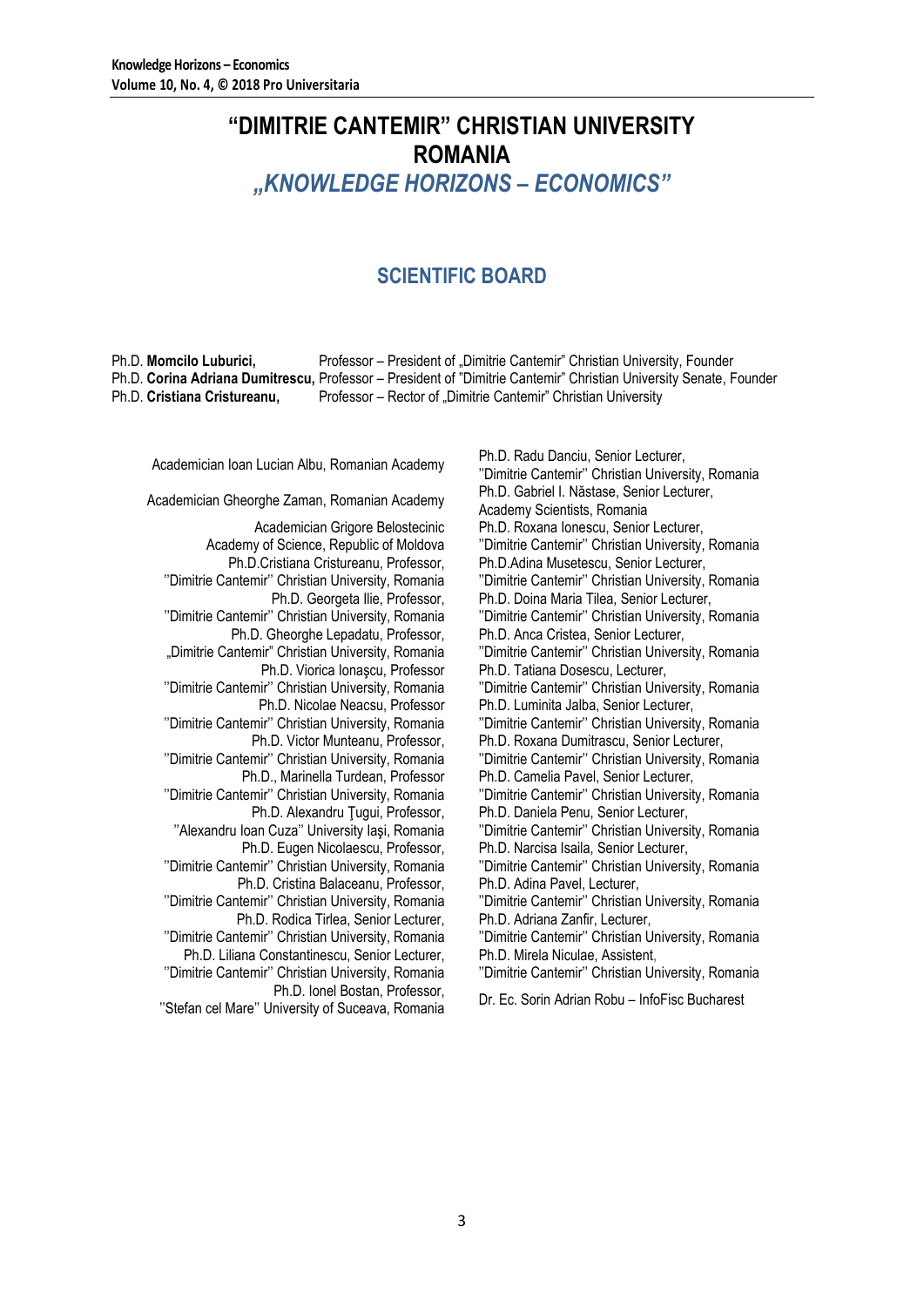# **The Conferences are organized by "Dimitrie Cantemir" Christian University, Romania, through the**

### **Multidisciplinary Scientific Research Institute (I.C.S.M.) – Bucharest, Romania.**

**Ph.D. Gheorghe Lepadatu, Professor – Coordinator, I.C.S.M.**

**Ph. D. Viorica Ionascu, Profesor – Deputy Coordinator, I.C.S.M.**

**Ph. D. Nicolae Neacsu, Professor – Deputy Coordinator, I.C.S.M.**

### **EDITOR IN CHIEF: Professor Gheorghe Lepădatu Ph.D.**

**EDITORIAL SECRETARY:** Senior Lecturer Carmen Judith Poenaru Grigorescu Ph.D. Senior Lecturer Daniela Penu Ph.D. Ph.D. Alina Solomon, Lecturer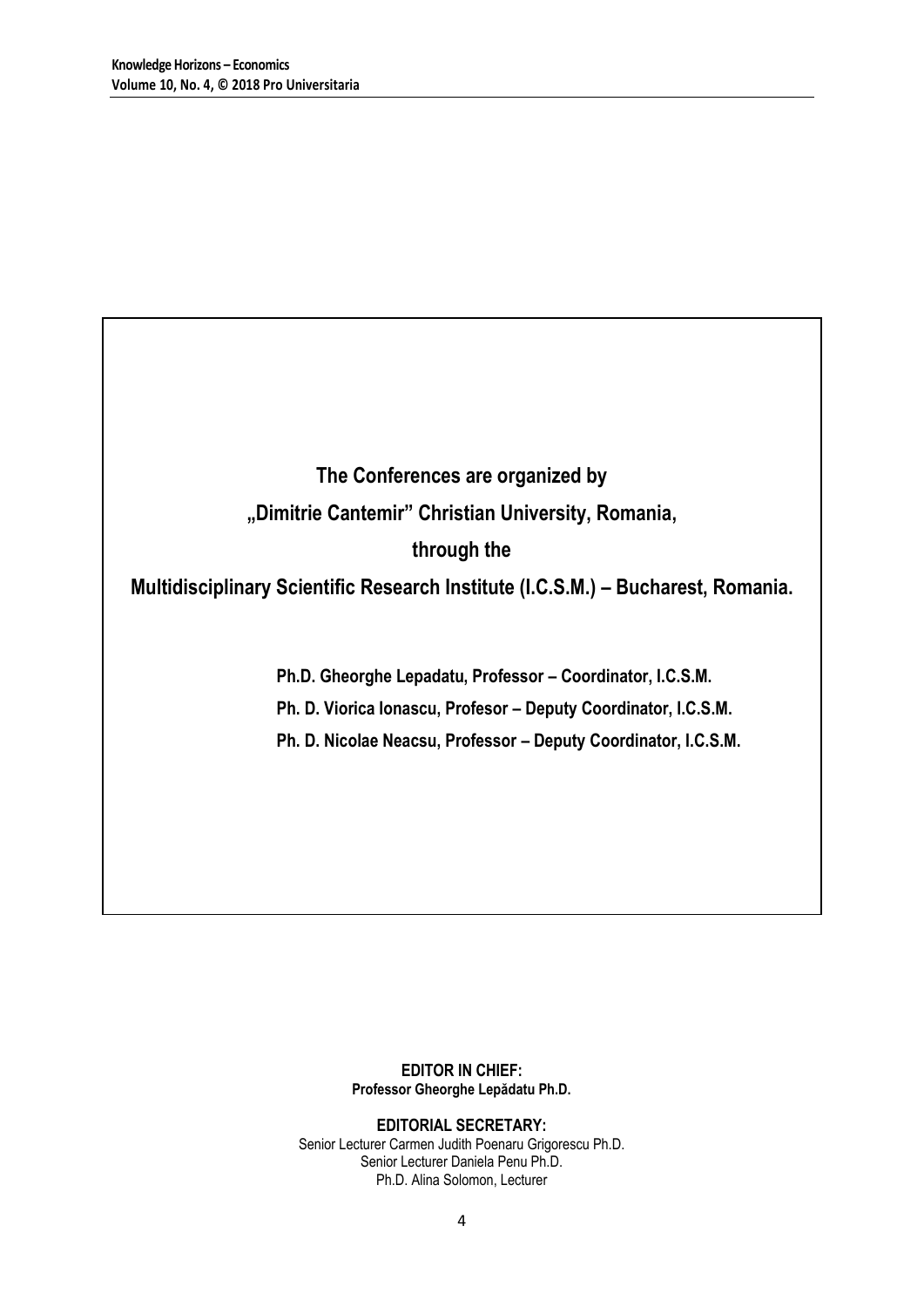### *Table of contents*

|                                                                                                                                                                                    | - 6 |
|------------------------------------------------------------------------------------------------------------------------------------------------------------------------------------|-----|
| The Functions And The Impact Of The Vernacular Architecture From Vaideeni Village On The Development Of Agro-<br>Mountain Tourism In The Căpățânii Mountains                       | 8   |
|                                                                                                                                                                                    |     |
| Modeling The Decision To SC Profil SRL                                                                                                                                             | 12  |
| The Cost-Utility Economic Analysis Of The Efficiency Of Medical Rehabilitation In Locomotor Deseases                                                                               | 18  |
| The Importance Of Bancassurance Models In North Africa                                                                                                                             | 26  |
| ERP Systems - Past, Present And Future                                                                                                                                             | 33  |
| Operational Risk Administration - Essential Component Of Public Debt Management Efficiency                                                                                         | 45  |
| Components And Influencing Factors Of Transport Costs In Logistics                                                                                                                 | 56  |
| Analysis Of Macroeconomic Shocks Resistance Of Moldovan Banking Sector                                                                                                             | 61  |
| Marketing Of Regenerable Sources Of Energy                                                                                                                                         | 92  |
| Case Study: KPIS (Key Performance Indicators) In The Context Of A Balanced Scorecard At The Level Of SMEs<br>(E.G. Small Company That Activates In The Field Of Physical Products) | 98  |
| Selection Of Managers Under The Influence Of Politics And The Lack Of Creativity In Public Organizations                                                                           | 109 |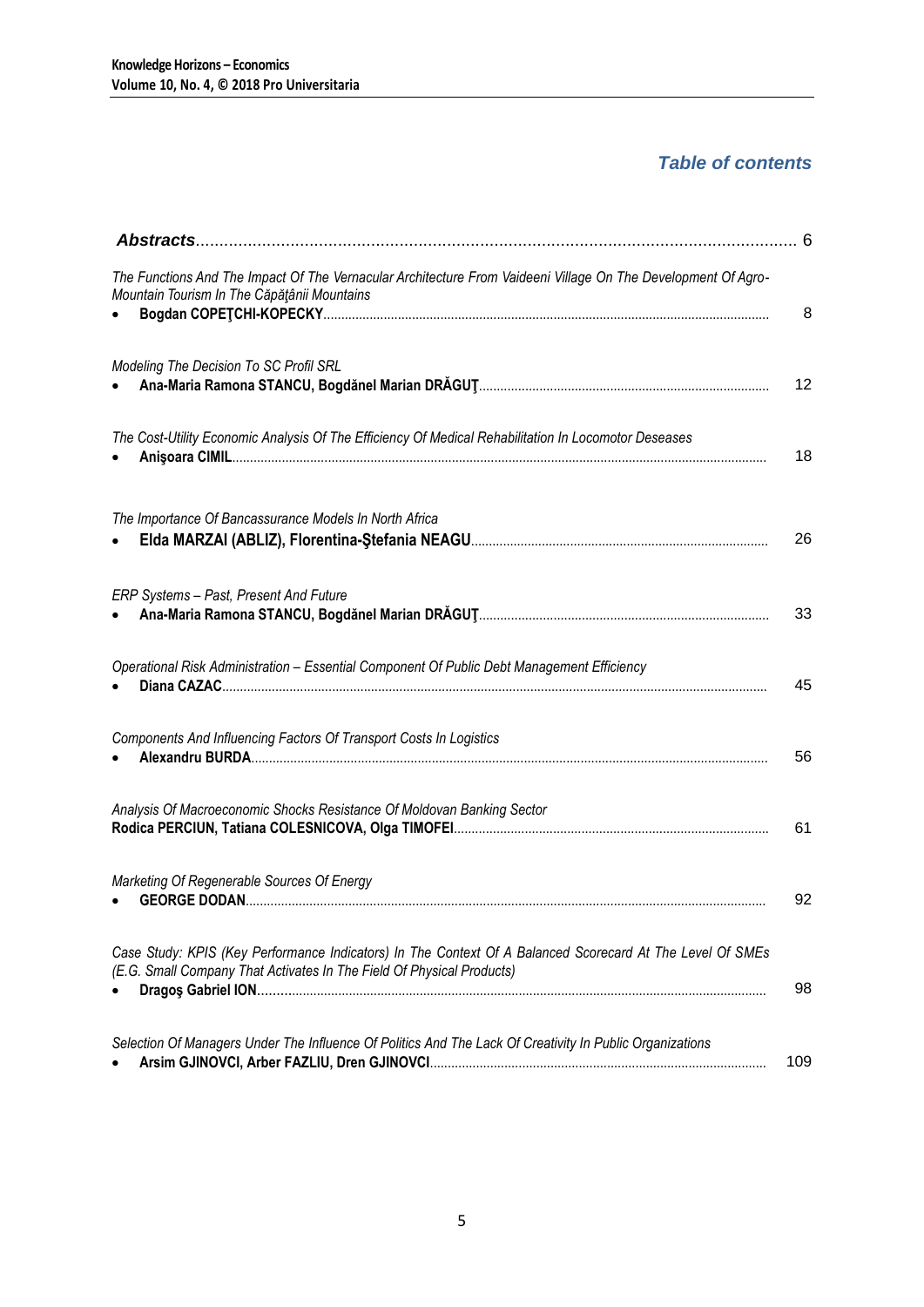### **ABSTRACTS**

### **KNOWLEDGE HORIZONS - ECONOMICS, Volume 10, Issue 4 / 2018**

### *The Functions and The Impact of The Vernacular Architecture From Vaideeni Village on The Development of Agro-Mountain Tourism in The Căpăţânii Mountains*

**Bogdan COPEŢCHI-KOPECKY**

*University of Bucharest; Faculty of Letters; Ethnology, Cultural Anthropology and Folklore Master Degree, Email[: bogdan.copetchi@gmail.com](mailto:bogdan.copetchi@gmail.com)* **Abstract:** *By signing the Carpathian Convention, Romania contributes to the* 

*preservation and sustainable development of the Carpathians in order to improve the quality of life of local populations and preserve the natural and cultural values,*  with a special emphasis on vernacular architecture. The traditional house *functions in Vaideeni, as seen from the perspective of an integration project or a promotion program for the cultural and mountain tourism, can be divided in two branches: the integration function whose prerogatives are preserving and mantaining intact the old and traditional wooden houses and their interiors unchanged; and the second function is the cultural representation, which refers to the restoration of damaged old houses or, in the case of new constructions, to preserve architecture elements specific to the village of Vaideeni. The basis for this cultural representation is based on studies, researches and archive materials.* **Key words:** *Vaideeni, vernacular architecture, cultural tourism, mountain tourism* **JEL Codes: L83**

#### *Modeling The Decision to SC Profil SRL*

**Ana-Maria Ramona STANCU<sup>1</sup> , Bogdănel Marian DRĂGUŢ<sup>2</sup>** *1 "Dimitrie Cantemir" Christian University, Email: [ana\\_maria\\_ramona@yahoo.com](mailto:ana_maria_ramona@yahoo.com)*

*2 "Dimitrie Cantemir" Christian University, Email: [dragut\\_bogdan@yahoo.com](mailto:dragut_bogdan@yahoo.com)*

**Abstract:** *The article titled "MODELING THE DECISION TO SC PROFILL SRL"*  was made on the basis of research within the organization. In the first part we *studied the Swot analysis of the organization, after which we focused on the decisions that can be taken within the company. These decisions were taken in certainty, uncertainty and risk conditions, and each decision was implemented and studied under the conditions imposed by the firm.* **Key words:** *analysis, conditions, decision, risk, society*

**JEL Codes: M2, M3**

#### *The Cost-Utility Economic Analysis of The Efficiency of Medical Rehabilitation in Locomotor Deseases* **Anişoara CIMIL**

*Chair of Social Medicine and Health Management "Nicolae Testemitanu", State University of Medicine and Pharmacy "Nicolae Testemitanu", Chisinau, Republic of Moldova*

**Abstract:** *The circumstances of the disability ascendency related to the locomotor nosologists, currently ranked on the eighth place in the world, imply the* performance of the management strategies of rehabilitation assistance, in order *to diminish their impact on society. In the observational, rhetrospectral study, we aimed to estimate the determinant factors of the efficiency of rehabilitation assistance by estimating the dynamics of the locomotor functional parameters, performed for the beneficiaries of the treatment diagnosed with dangling and post-traumatic affections of the large joints; further, the dynamics of the functional parameters were statistically quantified through the prism of the "quality of life"*  index, through the following methods: calculus of the t-Student intensive indicator, *standard error calculus, determination of the statistic conclusion (processed through variables, correlation, description and discrimination analysis) offering predictive results in view of the effectiveness of medical rehabilitation assistance. From the inability to evaluate in monetary terms the value of human life and the effectiveness of the carried out treatment, the cost-utility analysis (through QALYquality adjusted life year, of international relevance) was approached by comparing the values of two utilities, prioritizing the more advantageous curative*  act from the medical-social point of view. The cost-utility economic analysis applied in the context of the estimated treatment, suggests on the priority of the *treatment, which corresponds to the maximum value of the QALY scale, quantified with the utility 1.0 (according to the principle of continuity of treatment carried out at the stationary and outpatient stages).*

**Key words:** *economic analysis, cost-utility, management, rehabilitation assistance, quality of life index (QOL), quality adjusted life year (QALY), degenerative affections, large joints*

**JEL Codes: M19, A19, I31, I39**

#### *The Importance of Bancassurance Models in North Africa* **Elda MARZAI (ABLIZ)<sup>1</sup> , Florentina-Ștefania NEAGU<sup>2</sup>**

1*Bucharest University of Economic Studies, Romania, E-mail address elda.ab***<br><sup>1</sup> Bucharest University of Economic Studies, Romania, E-mail address elda.ab** <sup>2</sup> Bucharest University of Economic Studies, Romania, E-mail stefania

**Abstract:** *In an increasingly competitive market, new technology, new business models and consumer behaviors are developing, forcing the players from all areas to reinvent themselves. Also, in the financial sectors, there are developing of new products and services. Bancassurance is one of the new product, where banks and insurers create a partnership to improve financial performance by reducing costs and increasing revenues. The aim of the present article is to highlight the importance of bancassurance for clients, banks and insurance companies in North Africa.*

**Key words:** *Bancassurane, clients, interest rate,insurance* **JEL Codes: M41**

#### *ERP Systems – Past, Present and Future*

**Ana-Maria Ramona STANCU<sup>1</sup> , Bogdănel Marian DRĂGUŢ<sup>2</sup>** *1 "Dimitrie Cantemir" Christian University, Email: [ana\\_maria\\_ramona@yahoo.com](mailto:ana_maria_ramona@yahoo.com) 2 "Dimitrie Cantemir" Christian University, Email: [dragut\\_bogdan@yahoo.com](mailto:dragut_bogdan@yahoo.com)*

**Abstract:** *In this article I studied the evolution of ERP systems. In the first part I studied the evolution of IT systems in enterprises focusing on CIM, CRP, MRP and MRP-II. In the second part we studied today's ERP systems focusing on key features, and in the third part we studied ERP systems and Supply Chain management.*

**Key words:** *ERP system, information system, software, technology* **JEL Codes: M2, M3**

#### *Operational Risk Administration – Essential Component of Public Debt Management Efficiency*

**Diana CAZAC** *PhD, Academy of Economic Studies, Republic of Moldova*

**Abstract** *In public debt management department, the components of risk such as market risk, credit risk, refinancing risk and liquidity risk are relatively well known; operational risk is however, less well known and an area that has not been given much attention to by government debt managers in developing a risk management framework. This paper highlights the operational risk approaches as applied to public debt department and attempts to present a framework for debt managers to manage operational risks while undertaking public debt management operations. Developing an operational risk management framework*  can be an evolutionary process as it will take time and effort to not only identify *and understand the risks but also the mitigation techniques in an environment that is constantly changing. There is no need to try to do everything perfectly from the outset. This article shows that the operational risk management framework can be developed and applied incrementally as techniques improve and staff begin to understand the risks and mitigation technique of public debt management.*

**Key words:** *operational risk management, public debt management, risk champion, debt managers*

**JEL Codes: H63, F65, G38, G32**

#### *Components and Influencing Factors of Transport Costs in Logistics* **Alexandru BURDA**

*"Dimitrie Cantemir" Christian University, E-mail: alex.burda@mail.com*

**Abstract:** *Transport systems face the need to increase the capacity of moving materials and goods, while reducing the costs generated in this process. Also*  transport is an essential function for the operation of any business. However it *can be very costly one, if not optimized. To reduce transport costs, knowledge of and action on the factors influencing the transport costst, is needed.* **Key words:** transport, cost, factors, shipment, market, merchandise **JEL Codes: M21**